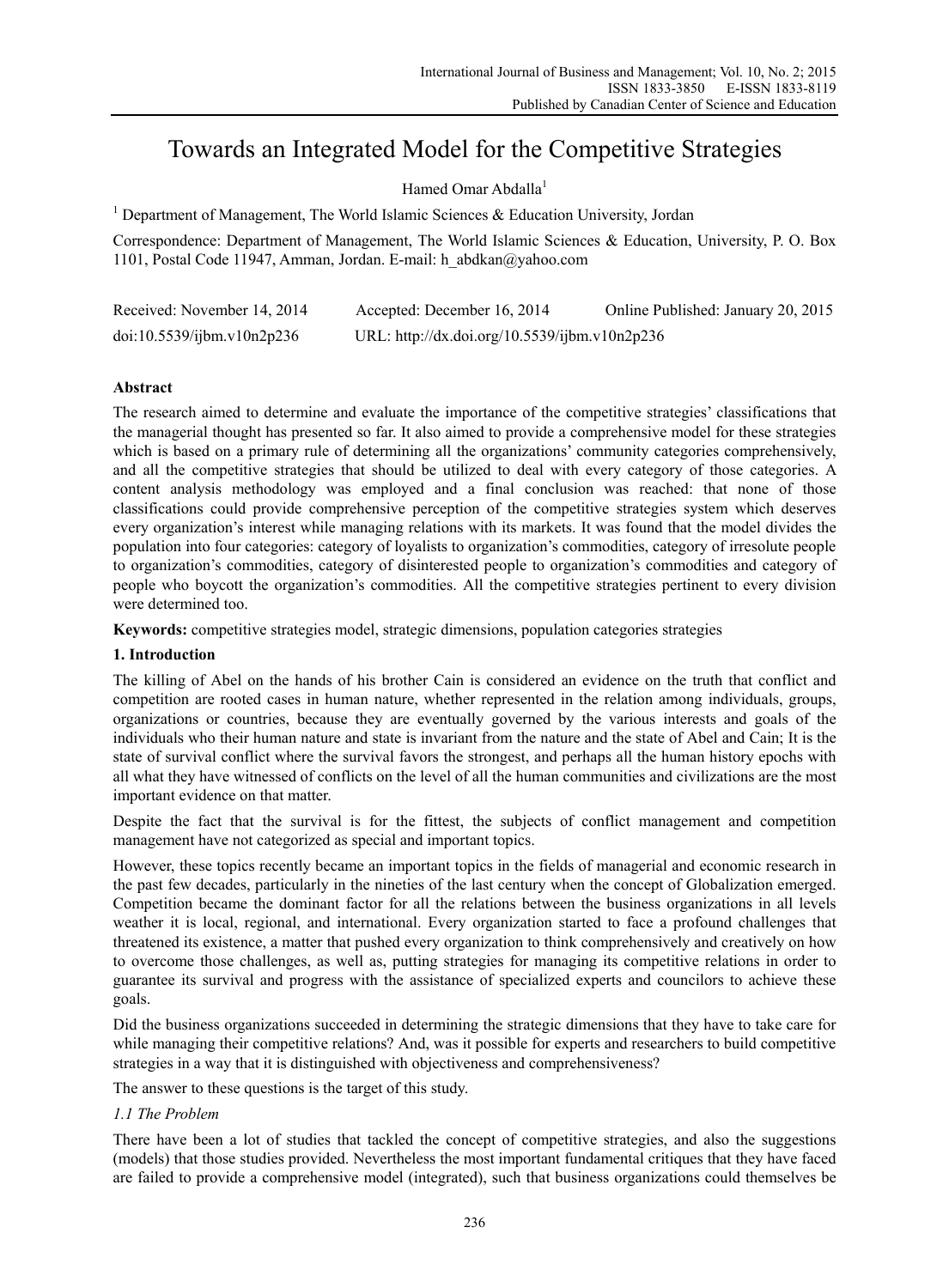guided by its vocabulary while building their competitive strategies which guarantee to every one of them its terms and elements of survival and evolution. Therefore, it may be possible to work on design a comprehensive and an integrated model which help solving such case.

## *1.2 Goals and Significance*

The research importance stems from its endeavor to achieve the following goals:

- Determine the most important classifications that the managerial thought has presented on the competitive strategies and evaluate them.
- Provide an integrated model which would help business organizations that are interested in building competitive strategies that are marked with comprehensiveness and substantiality.

## *1.3 Research Questions*

- What are the most important requirements to ensure a practical management of the competition process effectively and successfully?
- What are the most important intellectual contributions in the field of determining the competitive strategies?
- Could an integrated and substantial model be built for the competitive strategies which could be a comprehensive guide for the business organizations?

## *1.4 Research Methodology*

a content analysis methodology was determined and studies the importance of the classifications that the managerial thought has presented so far regarding the competitive strategies, then evaluate them, to a finally reach a conclusion that none of those classifications could provide a thorough and comprehensive perception of the system of the competitive strategies that every organization should be interested in while managing its relations with the market it work within..

#### *1.5 The Competition Concept*

There are numerous definitions related to this concept, almost vary in their expressions with the variation of the researchers (approaches), and despite that pluralism it is possible to determine the primary elements which support the integrated and objective definition, as follows:

- Competition is the other face of the conflict, and the conflicted parts turn into competitive part when no part is able to abolish the other parts. Nevertheless, when the moment that any part is able to attack and abolish the part then the case would turn confiscatory. Thus, the competition is considered a jelly state that floats on the surface when the powers of the other parts are equivalent, and transform into a conflict when the powers imbalance. (It is the state of acceptance of the business-with philosophy as long as it is impossible to work with the substitute-for philosophy).
- It presumes the ability to evaluate the powers of the competitive parts, and the ability to determine their competitive position on the map of the competitive powers.
- It presumes the ability to deal with the various competitive positions, and to keep their relevant competitive position.
- They differ in their self-expression manifestation; the competition could have an offensive image, or counter attack with the purpose of protecting the particular position from any threat, or in a defensive competition to protect that position.

Consequently, competition could be defined as: an expression of the equivalent conflict that impose on a relevant organization the work on conducting continuous evaluations of the powers of the other organizations which stand against it in one conflict arena, determining their positions, and taking the necessary offensive or defensive measures which will enable it to keep its position, then working on enhancing and extending that position whenever possible.

# **2. Literature Review**

#### *2.1 Competition Process Management*

For the beginning, we have to indicate that managing this process varies according to the philosophy that the relevant business organizations embrace, and according to the prevalent philosophy within the community those organization belong to. In the organizations or the liberal communities which make the freedom value a fundamental supreme value, have their pistols hanged down their wests and shoot fire from them before trying to assign their targets, individualists, love competition, and hold games for it sake. Thurow (1992) indicates that the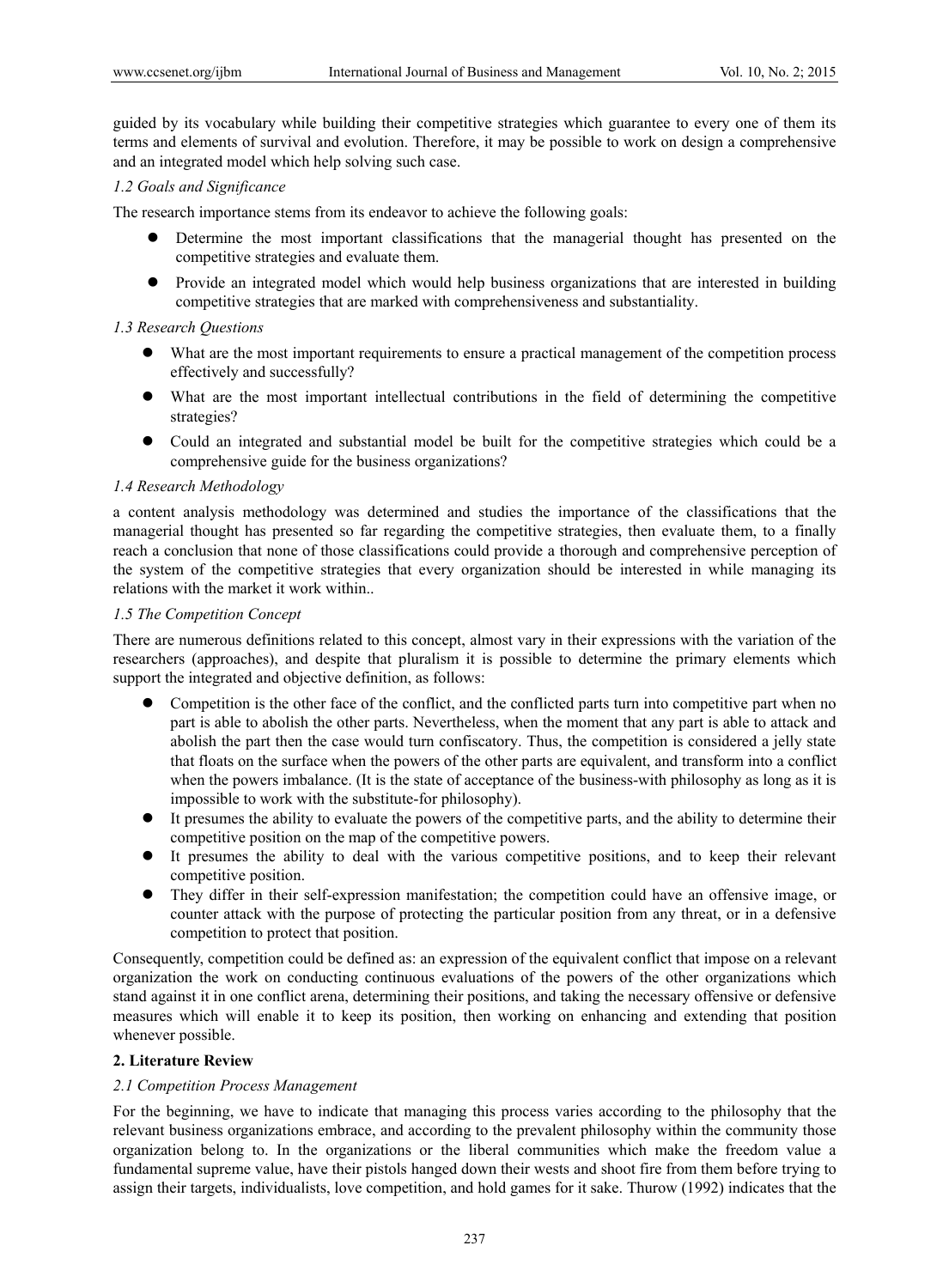workers in such organizations also are not considered members in a team because antagonism relations are part of the system. Duncan (1989) summarizes the eventual outcome of competition and conflict practice "we become effective enemies to ourselves when we stop cooperating!"

On the other hand, the Japanese organizations and the organizations that works on basis of cooperation philosophy, any competition that leads to conflict is prohibited within these organizations, However, competition is allowed when it is with a competing foreign organizations that look like enemies on the chessboard (Najem, 2006). That is clearly highlighted in the "Islamic model (I)" where competition is prohibited within the system except for matters of worship and benevolence "And cooperate in righteousness and piety, but do not cooperate in sin and aggression. And fear Allah; indeed, Allah is severe in penalty" (HolyQur'an, Surat Al-Mā'idah, 2), "They will be given to drink [pure] wine [which was] sealed. The last of it is musk Singer, 2013). So for this let the competitors compete (The Holy Our'an, Surat Al-Mutaffiffin, 83), whereas it completely opened in the relation with the non-Islamic communities that lie off the system (Assaf, 2013).

Meanwhile, management of the effective competition process assumes the following primary requirements:

First, the ability to determine the challenges that face the business organization and how to determine its volume, its degree of impact, and ways to defy these challenges. One of the most important challenges, what Porter referred to in his framework of industry analysis and the five forces: the threat of established rivals, the threat of substitute products or services, the bargaining power of customers, the bargaining power of suppliers, and the threat of the conflict between the competitive organizations (Porter & Heppelmann, 2014).

Second, the ability to possess real competitive advantages that would enable the relevant business organization to achieve superiority over its rivals in the market. the most important characteristics of the competitive advantage are becomes inapplicable to imitation, simulation or even keep pace by the rivals. In order to achieve that, the organization should take the following matters or some of them into consideration:

a. Investment in the available human capabilities, triggering the creativity and innovation in order to reach intellectual creations and artistic innovations that would reflect in a distinguished organizational images, methods, techniques, and models.

b. Organization's possession of a financial position, whether through dependence on its own capabilities, or through what can be gained from the support of the central authority (as in the Japanese model case) in order to build a high production capability that would allow it to flood the market, then reduce its sales cost for an extended time range that the rival organizations cannot cope with, while keeping an adequate of quality that the customers seek.

c. Achieve cheap labor market by relying on the abundant trained Human capacity while substituting to substitute, wherever it's possible, advanced high-cost technologies with limited costs. This will reduce the total cost of production leading to a reduction in the total cost of sales something that other organizations, which does not possess such type labor, will not be able to compete with.

Third, the ability to build competitive strategies that enable the organization to build competitive edge to helping reinforcing its position in the market, as well as, expanding its presence by its abilities to reach new customers continuously.

#### *2.2 Classifications for the Competitive Strategies*

Organizations differ in terms of how to build their competitive strategies according to the size of every organization, its degree of evolution, and its financial/humanitarian/technological capabilities etc. (the organizational capabilities). All this will reflect in a variety of the way how these organizations deals with the market which already it's selling in or seeking to penetrate and break through.

He put forward a number of classifications for the competitive strategies in the aim of helping business organizations in building their competitive strategies, of them are the following:

1) Porter's classification: Porter stated that it is necessary that all the organization's activities should correspond to the substantial strategy of the organization in order to achieve the organizational effectiveness. Also, he stated that the source of the competitive advantage is represented in the organization's ability to surpass, a matter that can be achieved via the following: (Porter, 1980).

Cost leadership Strategy: It is the strategy that aims to build the competitive advantage through market leadership with lowered prices that are achieved by reducing the overall costs of products or services. Organization adopts this strategy when it sees that its capabilities are enough to provide commodities or services with costs less than those of the rivals. Organizations gaining an essential cost advantage over the competitors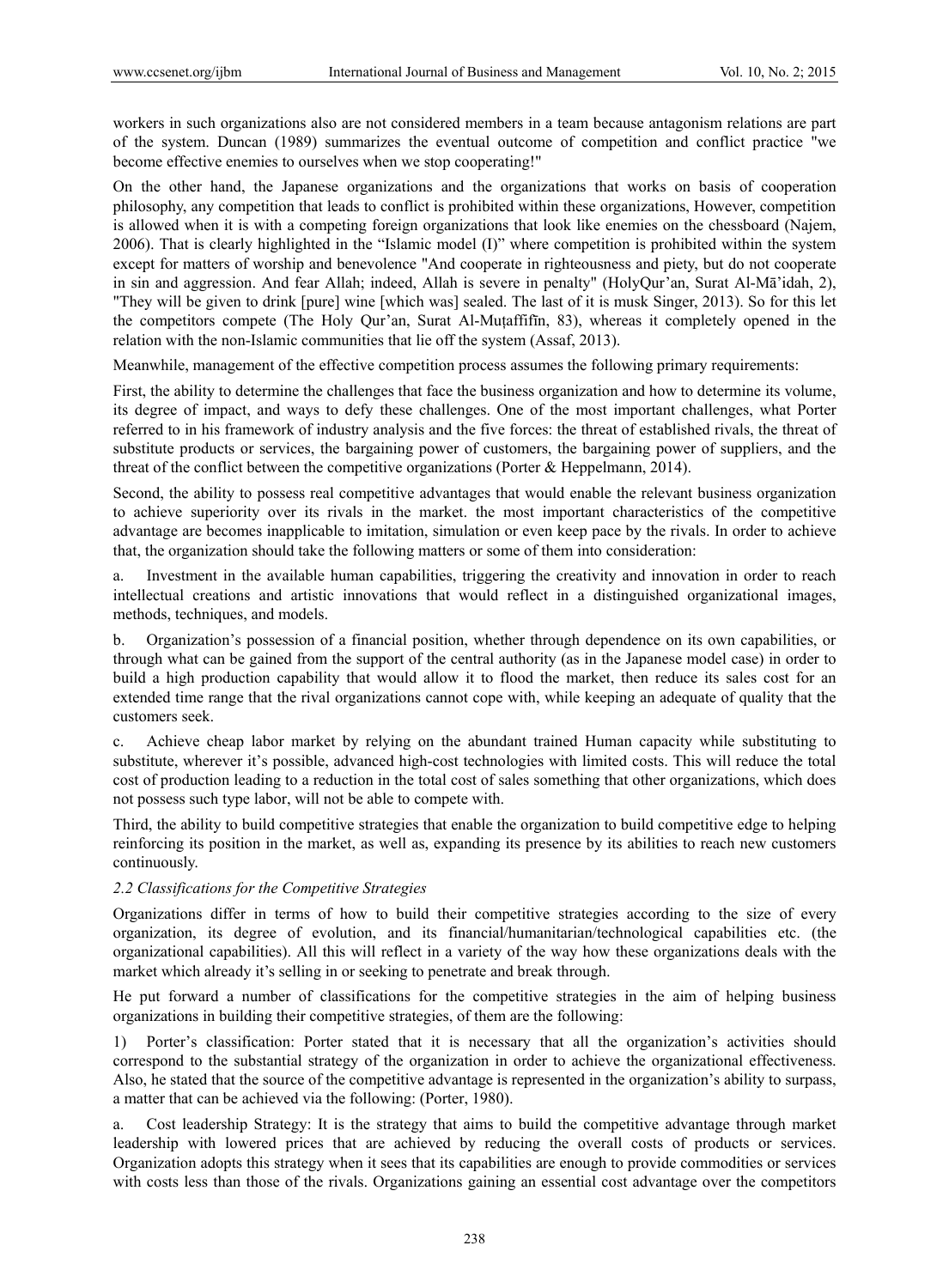will be able to increase the number of its customers, which will in turn, will result in gaining more market share. This strategy built its competitive advantage on achieving higher profit margin than those of the competitors.

b. Differentiation strategy: It is a strategy that aims to build the competitive advantage on market via product or service differentiation from those of the competitors. The organization adopts such strategy when its capabilities are enough to provide commodities that are distinguished and unique, and in a way that enables it to increase the number of customers who have the willingness to buy the excellent commodities, regardless of their prices. This strategy focuses on making the customers more loyal to its commodities, and making them less sensitive towards their prices.

c. Focus strategy: A strategy that aims to build the competitive advantage through focusing on a segment of the market using one of the two strategies: leadership by overall cost, or differentiation strategy. The organizations refuge to this strategy when it sees that its capabilities are enough to help it target a particular class or category within the industry.

2) Miles &Snow classification, which is comprised of four strategic competitive strategies: (Miles &snow, 1978).

a. "Defenders" strategy: It indicates the role that the organization in defending its competitive position in the market. Organizations refuge to such strategy whenever their products or services target a particular segment of the market, and the competitive environment in the market is stable.

b. "Prospectors" strategy: indicates the role that a relevant organization plays in providing creativity and innovation opportunities through R&D prospecting operations, which the organizations that seek differentiation and supremacy often adopt.

c. Analyzers strategy: indicates the role that a relevant organization plays to be able to closely analyze the competitive environment, in order to search for opportunities for hinting creative ideas from the other competitors, such that it will be able to develop products or services that differentiate it in the market without paying efforts and high costs.

d. Reactors strategy: indicated the role a relevant organization plays which would enable it to imitate the others. It is adopted by organizations that do not possess the elements and conditions that are necessary to adopt any one of the previous strategies.

3) Treacy & Weiserma classification: (Treacy & Wiersema, 1995). Consultants in marketing, the two researchers presented a new classification for the competitive marketing strategies. The idea of the classification can be summarized in that the organizations can gain the supremacy in the market through providing the highest value to the customer, and to provide such value the organizations can apply one of the three strategies named "the value disciplines", which are represented in:

a. Functional supremacy strategy: guarantees for the organization gaining the supremacy in the market and achieving a supreme value "competitive advantage", which can achieved by the organization's ability to sale its products or services in low prices in the market.

b. Solid relation with the customer's strategy: indicates the necessity of the organization's possessing of a supreme value through helping it precisely divide its markets, and continually adapting the commodities with the needs of the targeted customers.

c. The leading position strategy: indicates the necessity for possessing supreme consumption value, through enabling it to release a flooding and continuing stream of new products or services in the market.

4) Kotler's classification: Kotler presented a new classification in the competitive strategies topic, employing a different methodology to the previous methodologies in this field, as following (Kotler & Armstrong, 2010):

a. Pioneering organization strategy: adopted by the pioneering organization, which has the initiative to provide the market with new products or services, has the initiative to change prices, has multiple wide distribution channels, and initiate large scale promotion and advertisement campaigns.

b. Challenging organization strategy: adopted by second position organizations in the market (i.e., behind the pioneering). The goal of the challenging organizations lies in rising their market share by acquisition of parts of the market shares of other competitors, via directing focused attacks on the weakness spots in the pioneering organizations and other challenging organizations in the market.

c. Dependent organization strategy: adopted by some organizations that are positioned in the challenge position, and which prefers not to choose an offensive strategy against the pioneering organization, but it works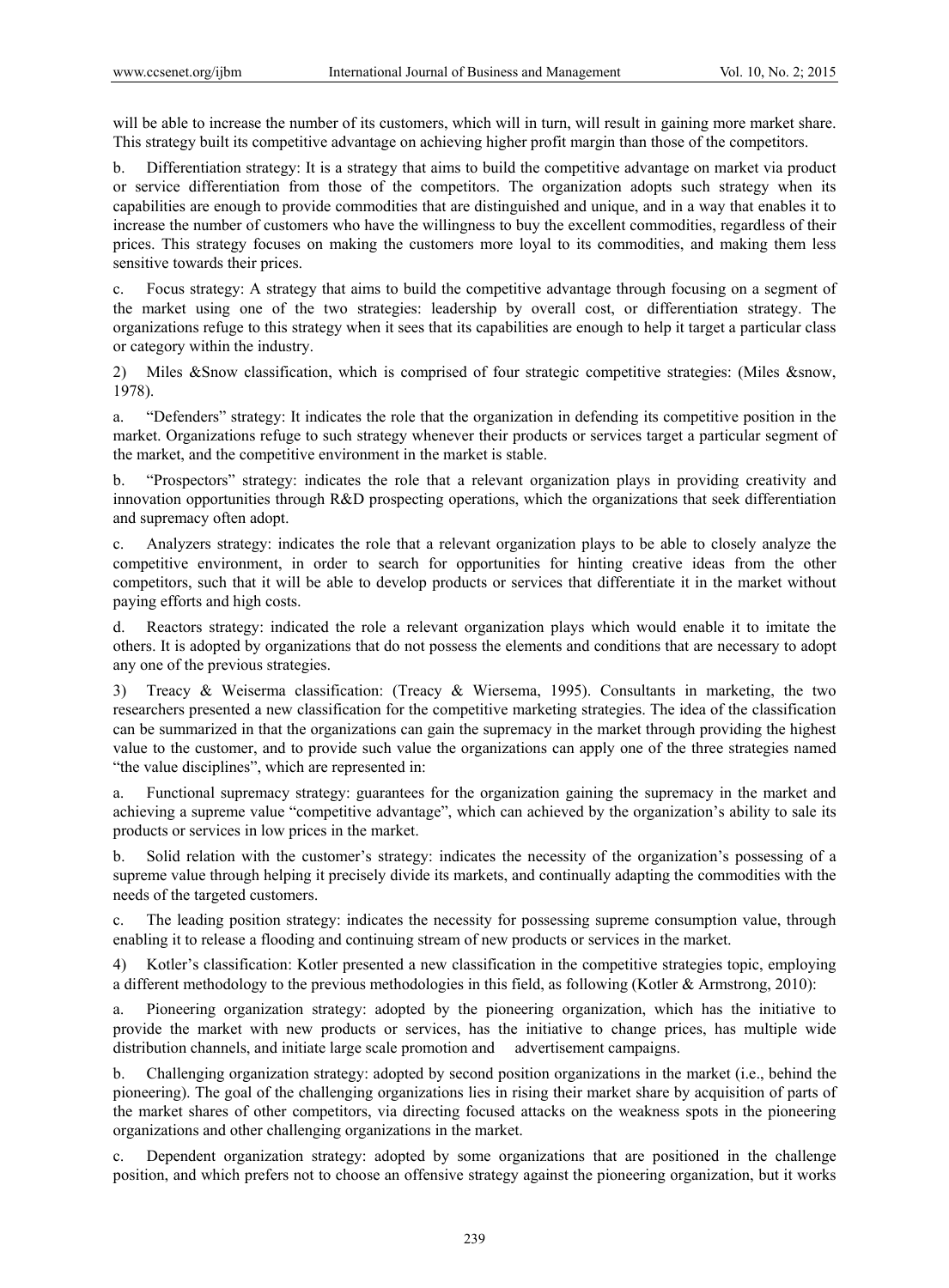on analyzing the pioneering organization behaviors and make use of them in its marketing plans.

d. Specialized organization strategy: adopted by organizations that seek to gain a specified share of the market. It does that by specializing in a specified field that meets the needs and wants of a particular category of customers.

*2.3 Assessment View* 

By reviewing the previous models, analyzing and evaluating objectively, we can summarize the followings:

- These models are vary in elements on terms of formal aspects, but they are sharing the same terms of aspect.
- None of the above models be uniquely utilized in the competition process by one organization other than its rivals, and each one that imitated or implemented by organizations is not considered a competitive model.
- None of the above models can help to build comprehensive strategy that takes into consideration all its elements, classes and success in turning them into a group of utterly loyal customers to the organization.

Table 1. Correspondence aspects between the different models of competitive strategies

| model<br>Porter's<br>strategies      | Snow & Miles Model<br><b>Strategies</b> | Wieserma<br>&<br>Treacy<br>strategies         | Kotler's<br>model<br>Matching aspect<br>strategies                                           |
|--------------------------------------|-----------------------------------------|-----------------------------------------------|----------------------------------------------------------------------------------------------|
| Market leadership by<br>overall cost | Defenders                               | Functional supremacy                          | Challenging<br>Costs reduction<br>organization                                               |
| M L by differentiation               | Prospectors                             | Leading position                              | Differentiation<br>Pioneering<br>1n<br>organization<br>products                              |
| Market<br>leading<br>by<br>focus     | Analysts                                | relation<br>Solid<br>with<br>the<br>customers | Specialized<br>Focusing<br>on<br>a<br>of<br>organization<br>particular<br>group<br>customers |
|                                      | Respondents                             |                                               | Imitation<br>Dependent<br>organization                                                       |

#### **3. The Integrated Model for the Competitive Strategies**

The idea of this model is based on the following primary pillars:

Taking into consideration all the community categories or groups that the organization deals Not to focus only on the category of the customers who deal the organization's products. These categories are divided into the following:

- The loyalists to the organization's products or services: It is the category which buy and possess the organization's products and services on regular basis. It is characterized by high degree of loyalty to these commodities even if its products were higher in terms of price than the products or services of the other organizations. Therefore, the category of consumers does not pay much attention to the similar products or services from the competing organizations, rather, this category may work in one way or another on marketing the organization's products to other people.
- The Undecided towards buying the organization's products or services: This is the category of consumers with growing desire to deal with the relevant organizations. Also, they stated to having a growing knowledge of those organizations services and commodities. However, they cannot make a decision in actually buying the product. This reluctance in buying can be a result of many factors, but the most important factor is the availability of similar or alternative commodities provided by other competing organizations which are distinguished with equivalent and competitive advantage characteristics. This leads to uncertainty towards which directions that this category individuals will take while when choosing what to buy.
- The disinterested towards buying the organization's products or services: By far, largest category among the community groups. It is mostly characterized by not having that much of interest in the products features, the nature of the organizations, their nationalities, their goals…etc. Also, the buying capabilities of individuals of this category varies dramatically. What help in making this " not-interested" behavior is the lack of adequate knowledge of the organization's various featured products or services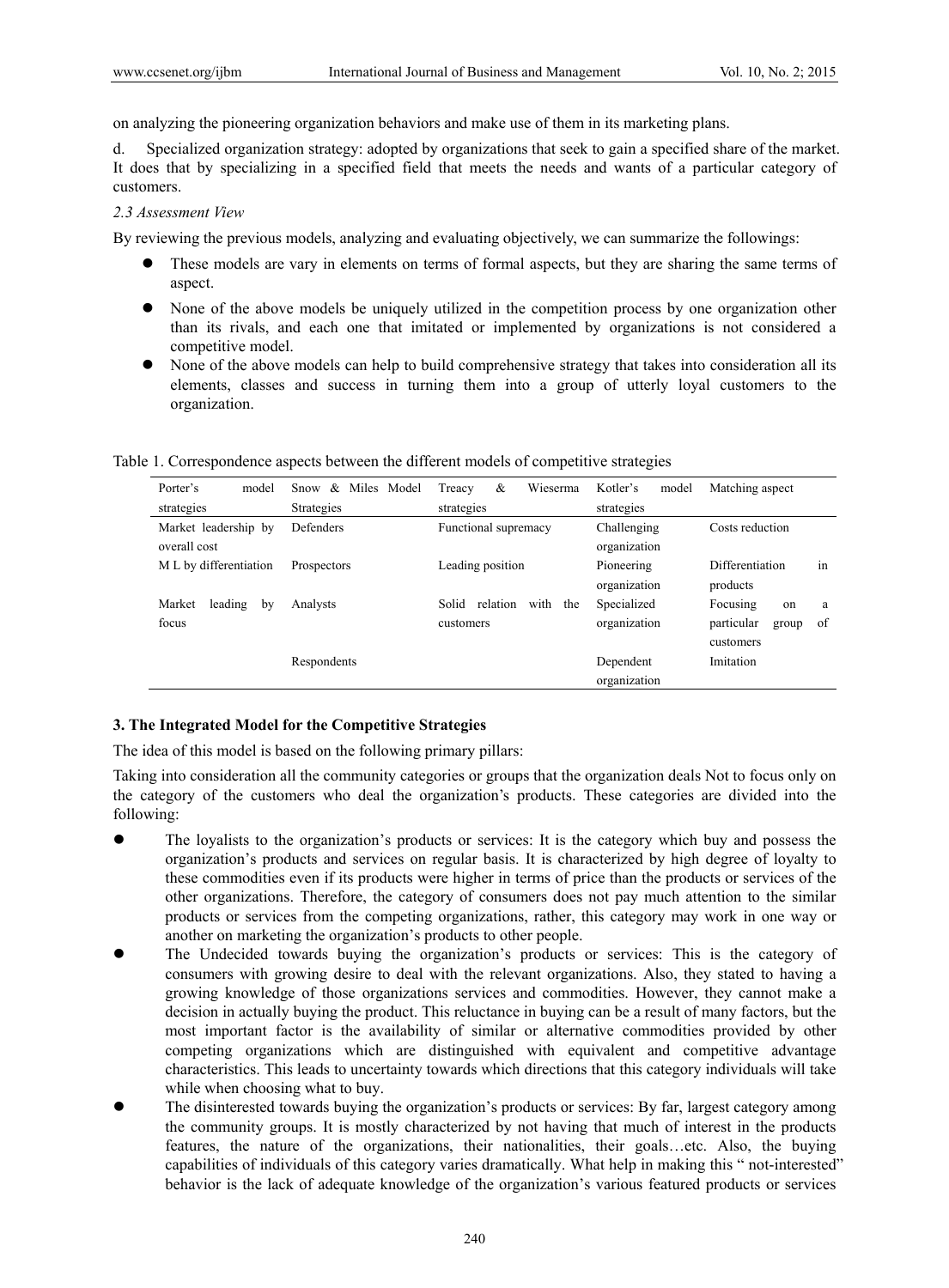which differentiate them from their competitors. Mostly, individuals of this category buy products or services without looking at the trademark or the commercial name. They buy only the products or services that fulfill their instantaneous needs and desires, in accordance with their purchasing capabilities, therefore do not care about commodity source, this organization or other ones.

The boycotters to the organization's products or services: This is the category of consumers those who have the need to buy the organization's commodities, have the ability to buy, and having a good knowledge of the organization and its commodities, nevertheless, they intentionally they object and boycotts buying its commodities. This is a direct result of being loyalty to other competing organization's commodities, for some social or political considerations,.... etc.

The following figure represents the four different categories in this model targets:



Figure 1. The categories that are targeted by the competitive strategies model suggested Source: prepared by the researcher.

Based on what been discussed earlier, it is not expected that an organization will follow the same strategies while dealing with these various categories. On the contrary, It should design specific strategies for each category of consumers in order to be able to deal with the different ways of thinking of the individuals of these groups.

Combining and accommodating of the various types of the primary strategic models that the managerial thought presented in one integrated strategic model. This integrated model will be able to differentiate between the various community categories and adopt the appropriate strategy to deal with each one separately at a time. These strategies can be classified as the following:

The competitive strategies for the loyalists category:

Customers keeping strategy: a strategy that seeks to protect the organizations loval customers and maintain a) high level of satisfaction among them, and focus on the consideration that the customer is a friend who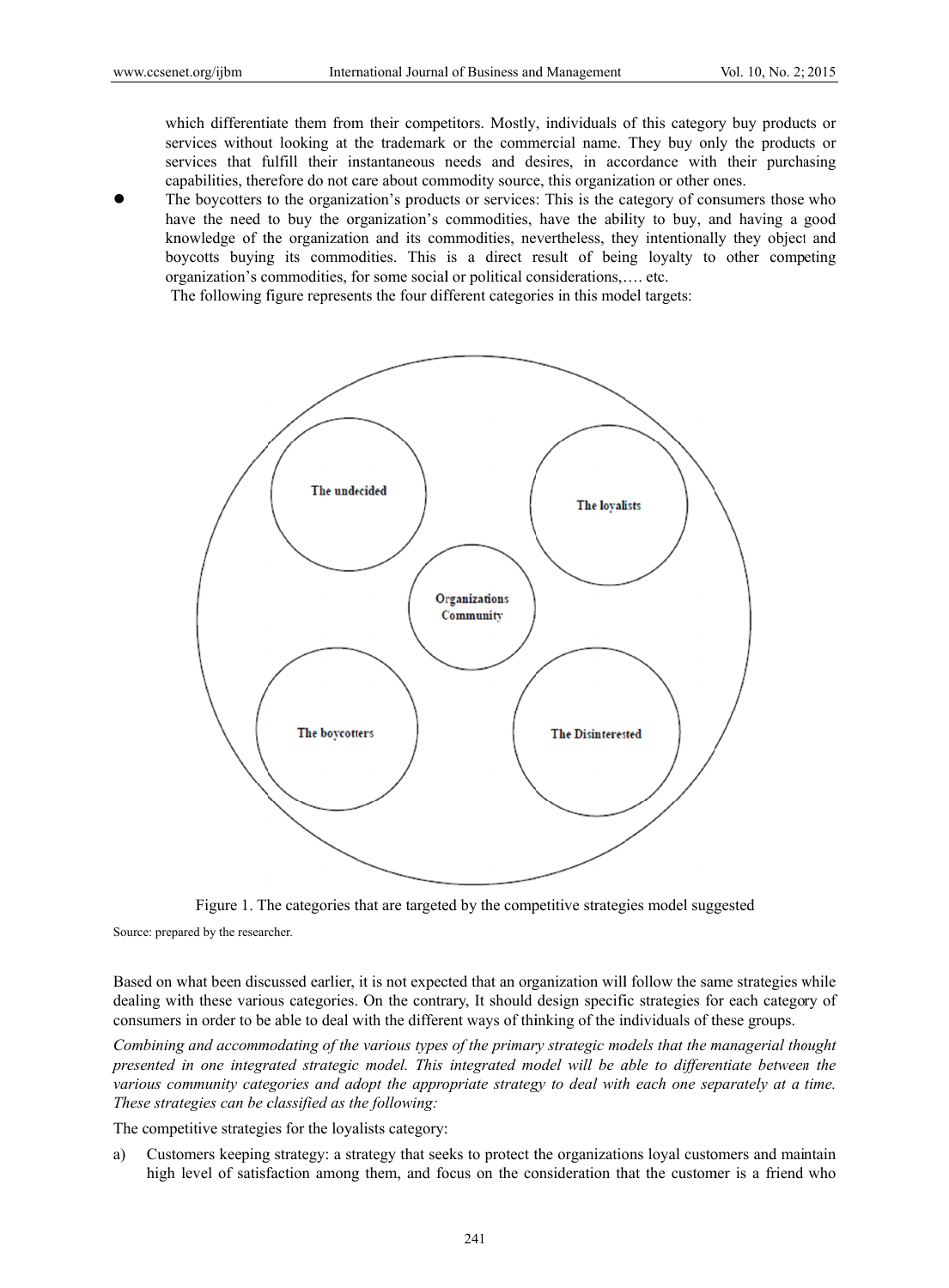deserves positive relation with him in order to guarantee his loyalty to the organization's commodities (Ryall, 2013, pp. 80-83). This strategy includes many programs that are used by the organization to raise the level of satisfaction among the current customers and achieve their permanent loyalty to it, and some these programs as follows:

b) Customers clubs: a strategy based on reinforcing the social relation with the customers. The organization establishes social clubs exclusively for the distinguished customers, and subscriptions determined by and paid to the organizations, such that the customers will be able through it to get priority for commodity buying, receive preferential dealing and service, and the extreme benefit from programs of offers, discounts and general price reductions, etc.

Special rebates programs: it is a program of granting special rebates for the organization customers on the prices of all commodities or some them. The customer gets the rebate once he shows a rebate coupon that he was previously granted from the organization. The coupon can also be used for more privacy and getting more special facilitations.

Purchase repeating rewarding program: a program of granting rewards and gifts to the customers who purchase large and repeated amounts of commodities. The process can also be implemented via smart electronic card or coupons.

Special reductions program: a program of special price reduction for the organization's customers on the commodities in particular days of the year.

Customer relation management strategy: a strategy that aims to build permanent and profitable relations with the customers with aim of keeping them loyal, via providing realized and superior values for them, and achieve the highest fulfilling of their needs, which results in satisfying them continually (Kotler & Armstrong, 2010). The strategy depends on the principle of continuous interaction and dialogue with the customers, with the purpose of more recognizing and achieving their needs, interests and priorities, and also providing them with all necessary information.

The organization can manage its customer's relations with one of the two following methods:

Human interaction: where the employee becomes an agent between the customer relations management department and the customers themselves. The employee depends on information technology in his interaction with the customer. An example is the call-center service, where customers can call to inquire about the commodity he wants, or to ask some support or to benefit from after sale service, etc. (Azadi & Rahimzadeh, 2012).

Automated interaction: the customers control the interaction process completely. This requires enabling the customers to use the modern technologies like the Internet or the electronic kiosks in the street (the ATM for example) or the automated systems, to call the organization any time any place and inquire about the commodity that he wants or to advance a support request or make benefit from after-sale service, etc.

Organizations succeed in achieving the desired interaction if the following program were made available:

Granting the customers the full flexibility and freedom in choosing the communication channel he prefers with the organization.

Personal impress dealing: dealing with the customer as a unique person who has his own personality, characteristics, conditions, and personal habits, which should be dealt with interest, respect, and amicability.

Integration of communication means: information integration between all the organization's channels that the customer uses. The customer deals with organization as one unified entity, and that all the organization's members are on a good relation with customer.

Events Marketing: by participating with the customer in his/her occasions of happiness and sorrow, like birthdays, purchasing a new house, return from a voyage, passing of a dear person to him, etc. This requires following the information register of the personal occasions of the customers which continuously occur.

Analysis of customers loss: this can be done via the continuous noticing of the customers who stopped purchasing from the organization or dealing with it, and contacting them to recognize the reasons of that stoppage, and putting the plans and the program that would guarantee their return or control the rate of customers' losing in the future.

Social responsibility strategy: it is a substantial strategy that comes as a resultant of sum of four responsibilities, i.e. the economic responsibility, the legal responsibility, the moral responsibility and the benevolent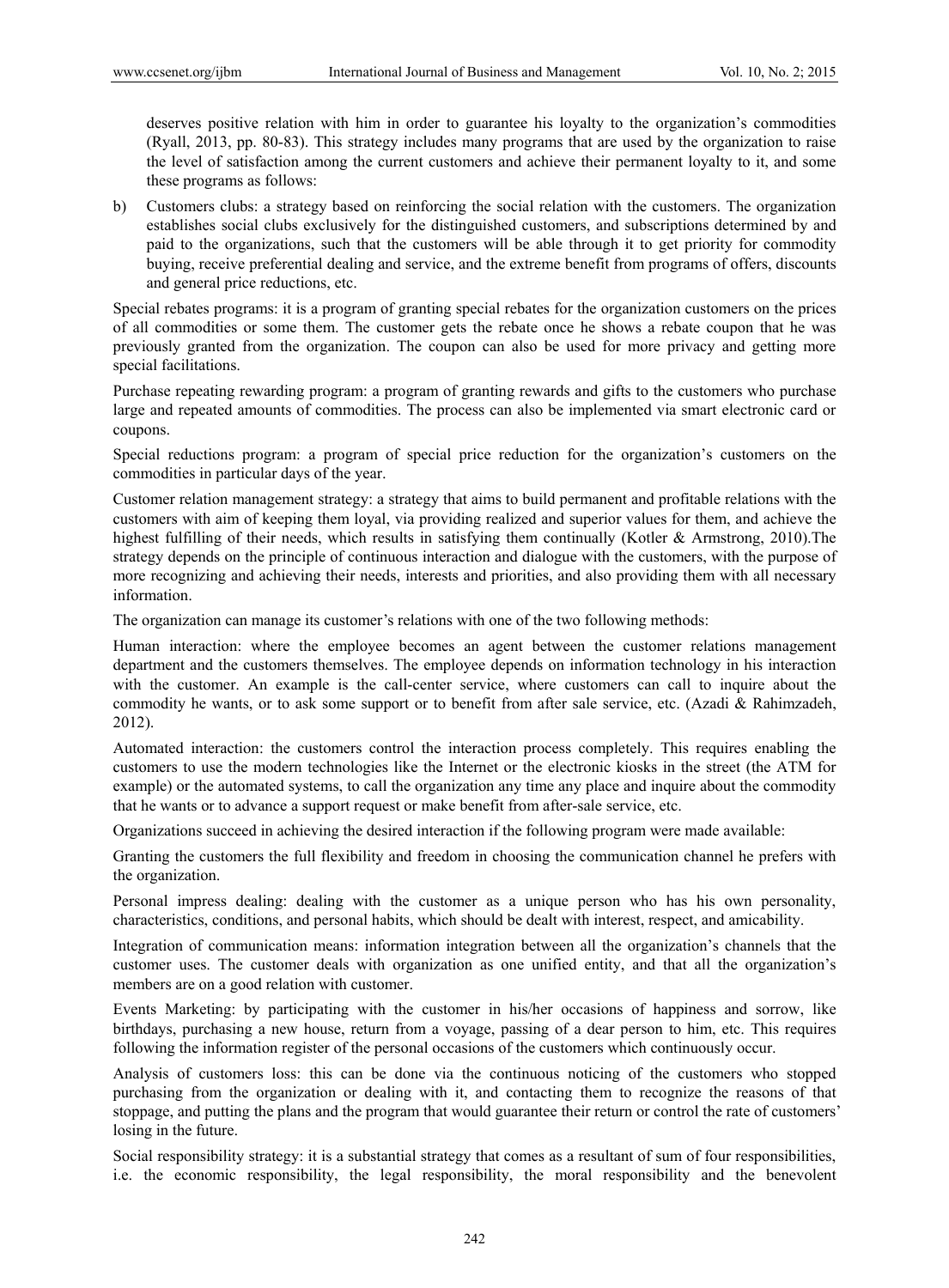responsibility. These responsibilities work on enhancing the positive mental image of all the community categories about the organization, which will in turn lead to deepening the trust in the organization, and raising the loyalty to it, hence the degree or loyalty to its commodities .Studies and researches showed increasing in the rates of loyalty of the customers of many global organizations which had successfully applied the social responsibility strategies. The studies also showed increases in the rates of old customers keeping, and increases in the rates of the new customers, which finally led to an increase in the market share of those global organizations (Rabeh & Waheebah, 2012).

Stability strategy: used when the organization's deposit of customers with high loyalty to its commodities stable, and at the same time the organization seeks to keep the competitive position of its commodities, and to enhance the mental image of this category about it. This can be done in two ways:

Stabilizing the price of the commodities that this category maintains buying continuously.

Stabilizing the distribution density of the commodities which this category provide, via maintaining the current distribution network, and working on enhancing and developing its performance in order to insure its impermeability to penetration by the competitors.

Disciplines marketing strategy: used when the organization has a category of customers who not only search for low price, but prefer to refuge to a specialized organization which would relieve them from the responsibilities taking decisions regarding fulfilling their various needs and wants. The core of the strategy lies in that the organization works on providing a group of products with their related services. Consequently, the organization's focus will be on marketing the services that are related with the products that it provides, and these services will be dedicated to ad designed to fulfill the needs and wants of every customer separately, such that the organization will appear to the customer as a devoted consultant who employs all his experiences and programs for solving his various problems. According to this strategy, the organization sells the product to the customer with marketing and selling services like inspection of the appropriateness of his residence for using the product, services of installation and training on using the product, services of maintenance and emergency fault repairs, and it is possible to provide service of buying the used product and resell it a new and enveloped product. As much as the level of these services be persuading to the customers, the ability of this strategy to outperform the competing organizations in the same market will be (Valarie, Zeithaml, & Leonard, 1985).

Figure 2 shows the sub-strategies that the model direct towards the loyalists' category:



Figure 2. Sub-strategies that the model directs toward the loyalists category

Source: prepared by the researcher.

The competitive Strategies for the undecided category:

a. Variation and pluralism strategy: it focuses on directing the needs and wants of the customers towards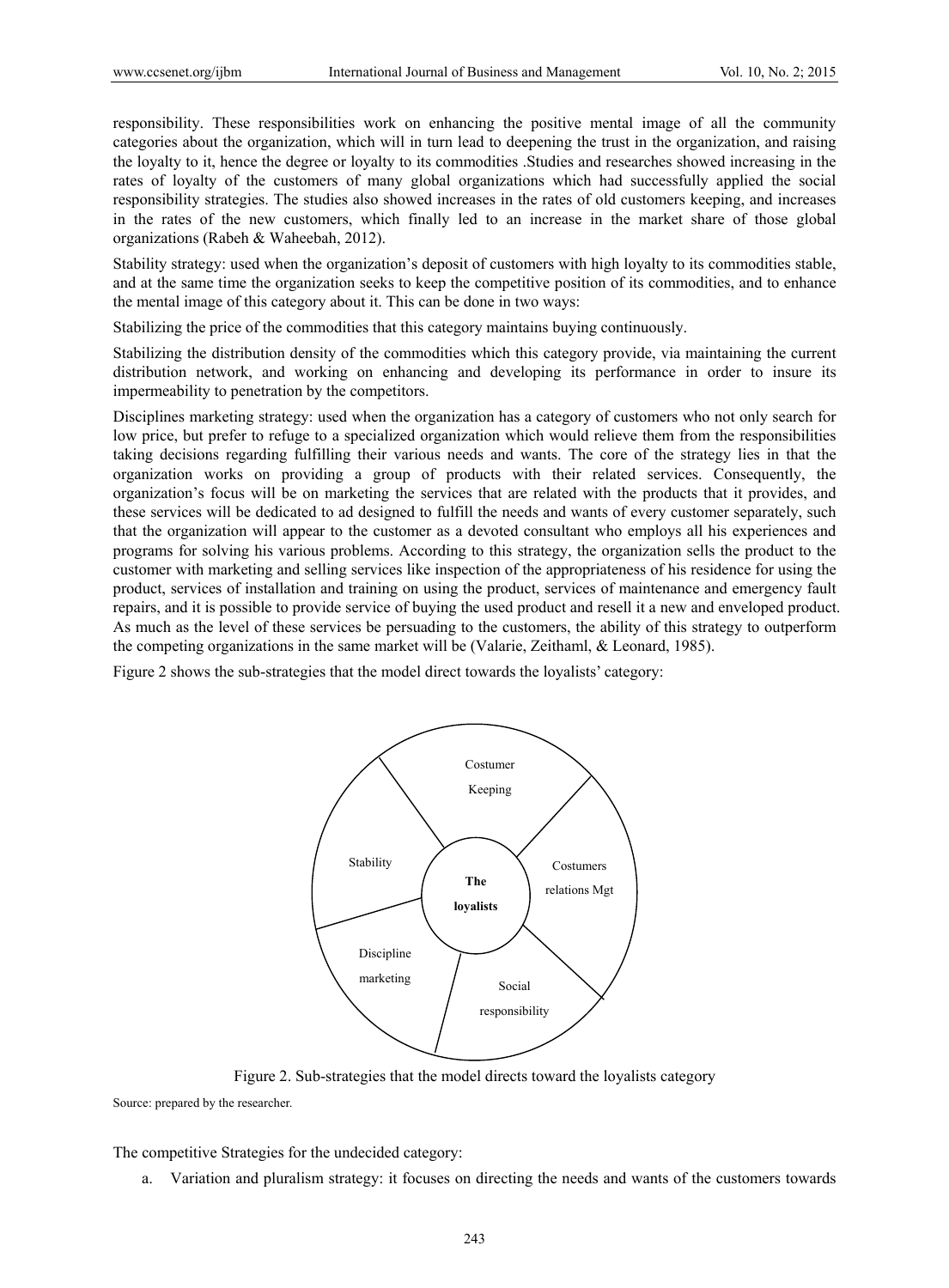the organization's commodities, through providing a group of new products with new advantages and additions, to work on fulfilling their changing wants and attracts them toward those products. Based on this strategy, the organization uses two distribution channels or more, such that a complementary channel is dedicated to push out the old products accompanied with a new marketing mix which incorporates providing additional services and lowered prices. The organization also dedicates new distributional channels foe every new product in order to be able to put it in the market extensively and with best image. The application of this strategy helps forming a positive mental image by the irresolute customers who hesitate regarding the organization's ability to provide the old product concurrently with providing new developed products that meet their changing needs and wants (Keskin, 2013).

- b. Modification strategy (development): this strategy focuses on making modifications (changes) on a number of commodities that are released to the market with keeping some of them unmodified. The reason that lies behind those modifications could be the emergence of changes in the customers' tastes and needs, or keeping pace with the developments achieved by the competitors. These modifications are accompanied by modifications on the prices and the distributional channels and the promotional mix, therefore the organization works on employing intensive promotional campaigns that shows the new features of its commodities and its superiority over the competitors, and also works on intensifying commodity releasing to the market via employing new agents in its distributional channels, and finally works lowering the prices and gaining low profit margin in favor of market share increasing (Kavoosi et al., 2014).
- c. Inspiration strategy: it is a strategy that focuses on adopting the simplified advertising style and the long timed dialogue that are based on facts in persuading people of the commodities that are provided by the organization, introducing them to the benefits and the real advantages of those commodities which differentiate them from the commodities of the other competing organizations, and leading them to fully persuaded real buying (Margherita, 2010).
- d. Purchasing simplification strategy: it focuses on reducing search costs that are laid on the buyer, via activating direct delivery of the product at customers' houses usually, and extending before sale and after sale service providing (Guiltnan & Gordom, 1985).
- e. Direct targeting strategy: it is a strategy that determine particular categories of people and study their real needs and directly target them with definite types of commodities and with fixed prices too, provided that these products be in agreement with those needs in terms of their characteristics, specifications and prices (Azadi & Rahimzadeh, 2012).

Figure 3 shows the sub-strategies that the model directs towards the undecided people category.



Figure 3. Sub-strategies that the model directs towards the undecided people

Source: prepared by the researcher.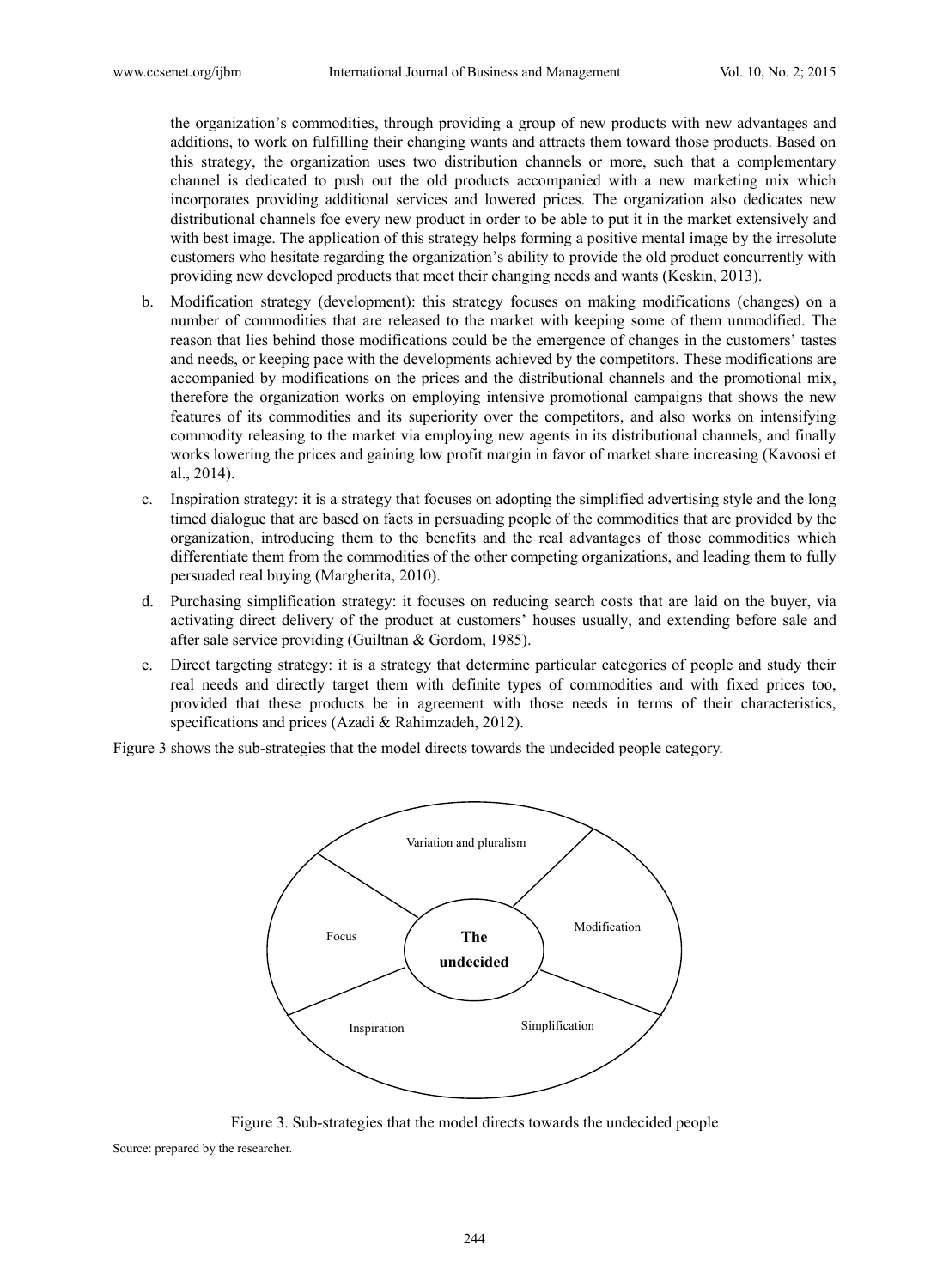The competitive strategy for the disinterested people category:

It includes the following strategies:

- a. Increasing the number of the consumers: it is a strategy that focuses on increasing the consumers wants to buy via illustrating and highlighting the various benefits that the product provides, as well as focus on enabling the consumers to buy the organization's commodities through presenting price offers that suit their purchasing abilities, accompanied with intensive distribution and rebated delivery operations, or through comfortable installment (Baroto et al., 2012).
- b. Attraction strategy: it is a strategy that focuses on enabling the organizations to create direct demand from the consumer via intensive promotional activities and with aid of the retailers, thereby attracting consumers and push them to demand commodities under the enthrallment effect (Keskin, 2013).
- c. Distribution and the intensified push (substantial) strategy: it focuses on substantial coverage of the market, and usually used on the competition on the simplified products market, such that the organization's products are showed intensively through the largest number of distribution channels and distributes, in order to push the customers towards buying them at any time and any place in the market, along with employing promotional campaign (personal selling, advertisement, etc.). The competitive advantage is achieved as a result of the fact that they do not require specialized knowledge to sell them, as well as do not require after sale services (Margherita, 2010)
- d. Social responsibility strategy: it is an utter strategy which is the resultant of the sum of four responsibilities, i.e. the economic responsibility, the legal responsibility, the moral responsibility and the benevolent responsibility. This responsibility works on enhancing the positive mental image of all the community categories about the organization, which results in deepening trust sin the organization, increasing loyalty to it, thereby increasing loyalty towards its commodities (Sulistyowati et al, 2013).
- e. Simplification strategy: it focuses on reducing search costs that are laid on the buyer, via activating direct delivery of the product at customers' houses usually, and extending before sale and after sale service providing (Guiltnan & Gordom, 1985).
- f. Market leadership via overall cost strategy: it is the strategy presented by Porter (1980) within his model. It focuses on organization's supremacy and increasing its market share based on increasing the number of customers, through providing commodities with lowered prices which is achieved as a result of reducing the overall cost.

Figure 4 shows the sub-strategies that the model direct towards the disinterested people category.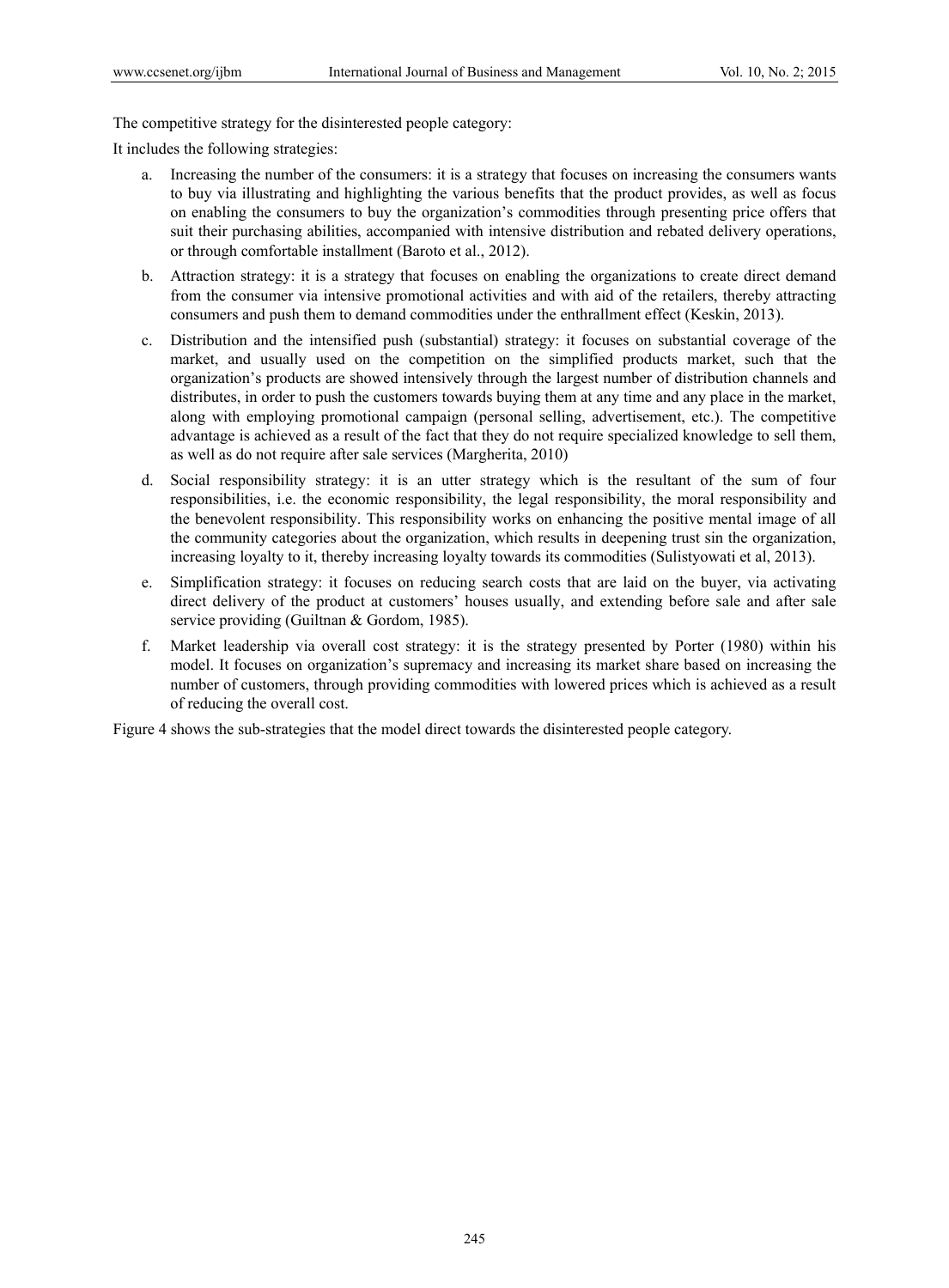

Figure 4. Sub-strategies that the model direct to disinterested people category

Source: prepared by the researcher.

The Competitive strategy for the boycotting category

- a. Goals unification strategy: focuses on linking the organization's goals with the workers' goals and the community's goals, therefore inducing workers' assiduity in marketing the organization's commodities and working on persuading the boycotting individuals of the community to buy the organization's products or services, from a viewpoint that the organization's goal is develop the community with all its elements and classes (Sulistyowati et al, 2013).
- b. The flowing commodities strategy: focuses on releasing a flood of new product or services, which results in the swift obsolescence of those products as well as the obsolescence of the competitors' products. The organization also employs continuing R&D processes to derive creative ideas and effective innovations that would reduce the times needed for product design and production processes and decrease their costs (Treacy & Weisermay, 1995)
- c. Product position conquer strategy: focuses on providing commodities with the same quality and price of the competitors' prices, along with one or more features, or excellence in the marketing program (Guiltnan & Gordom, 1985).
- $d_{-}$ Pressure Strategy: focuses on organizational adopting of the strong persuasion of people by provided commodities of the organization and introducing them to the real benefits of those commodities and their distinguished features (Keskin, 2013)
- e. Personal selling strategy: focuses on the necessity of using the direct influencing on the buyers, such that to directly face them, open dialogue channels with them, then trying to persuade them to buy the product through effective demonstration and negotiation. From here, the personal selling strategy represents a more effective promotional tool, because it enables the organization to direct connection with the buyers without the need to refuge to the distributional channels which does not give the organization's products their adequate share of marketing and customer persuasion (Ferrell, 1993).
- f. Market leadership by low cost strategy: it is one of the strategies that Porter presented. It focuses on the organization's superiority and its increasing market share that is based on increasing the number of customers through providing commodities with lowered prices, which could be achieved as a result of achieved reductions in the overall cost (Kavoosi et al., 2014).
- g. Market leadership by differentiation strategy: it is one of the strategies that Porter (1980) presented. It focuses on the organization's differentiation and uniqueness among the competitors, such that it will enable the organization to increase the customers who have willingness to buy and possess the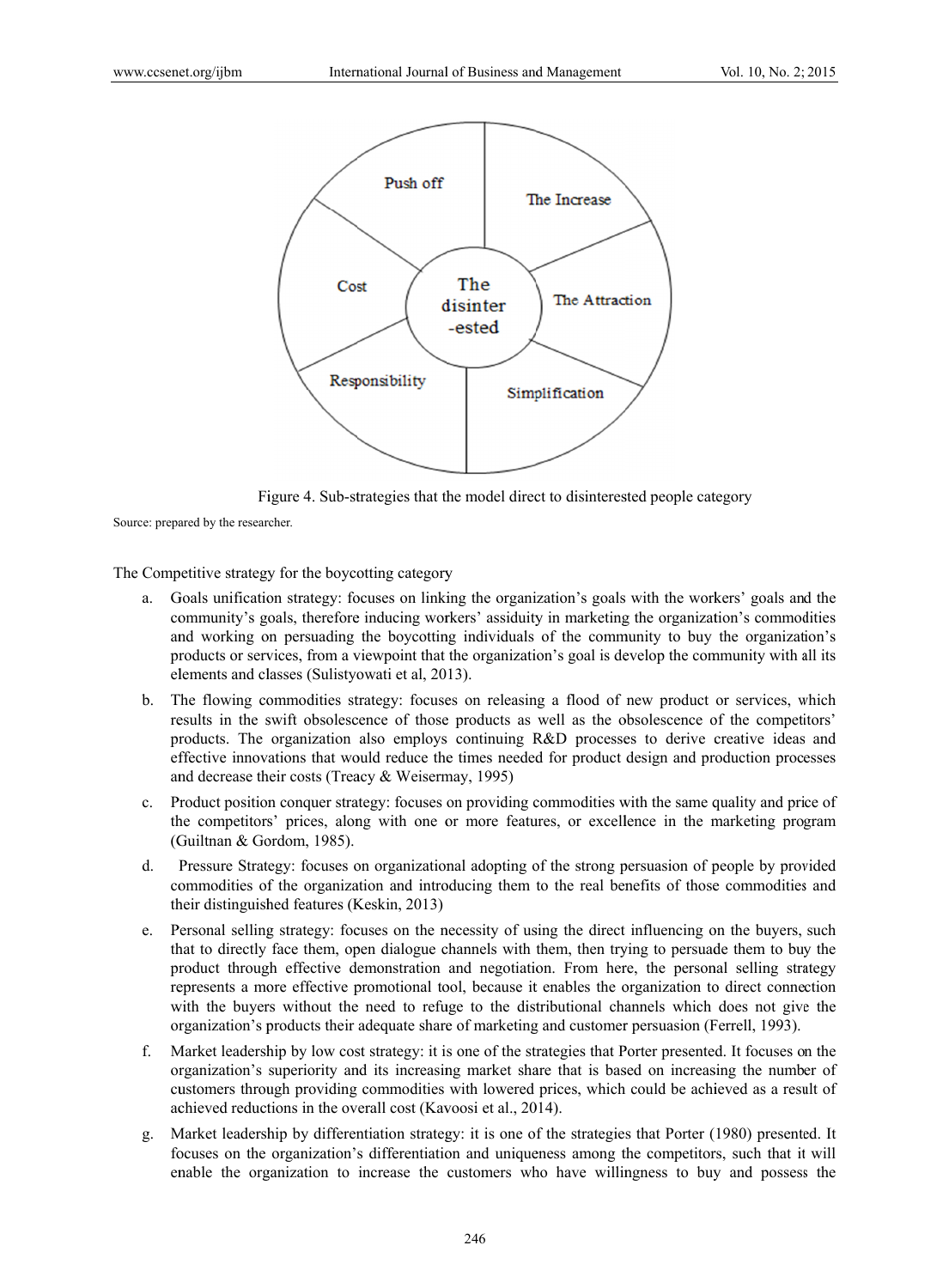differentiated commodities regardless of the prices. It relies in building its competitive advantage on making the customers more loyal to its commodities and also less sensitive to their prices.

Figure 5 shows the sub-strategies that the model direct towards the boycotters' category.



Figure 5. Sub-strategies that the model directs toward the boycotters category

## 3.1 The Integrated Model for the Competitive Strategies

With the completion of the construction of this model, its comprehensiveness reveals because it targets all the organization community categories, not just customer category. Its integration also reveals through its ability to distinguish between different categories of society and to adopt the appropriate strategy to deal with each category separately.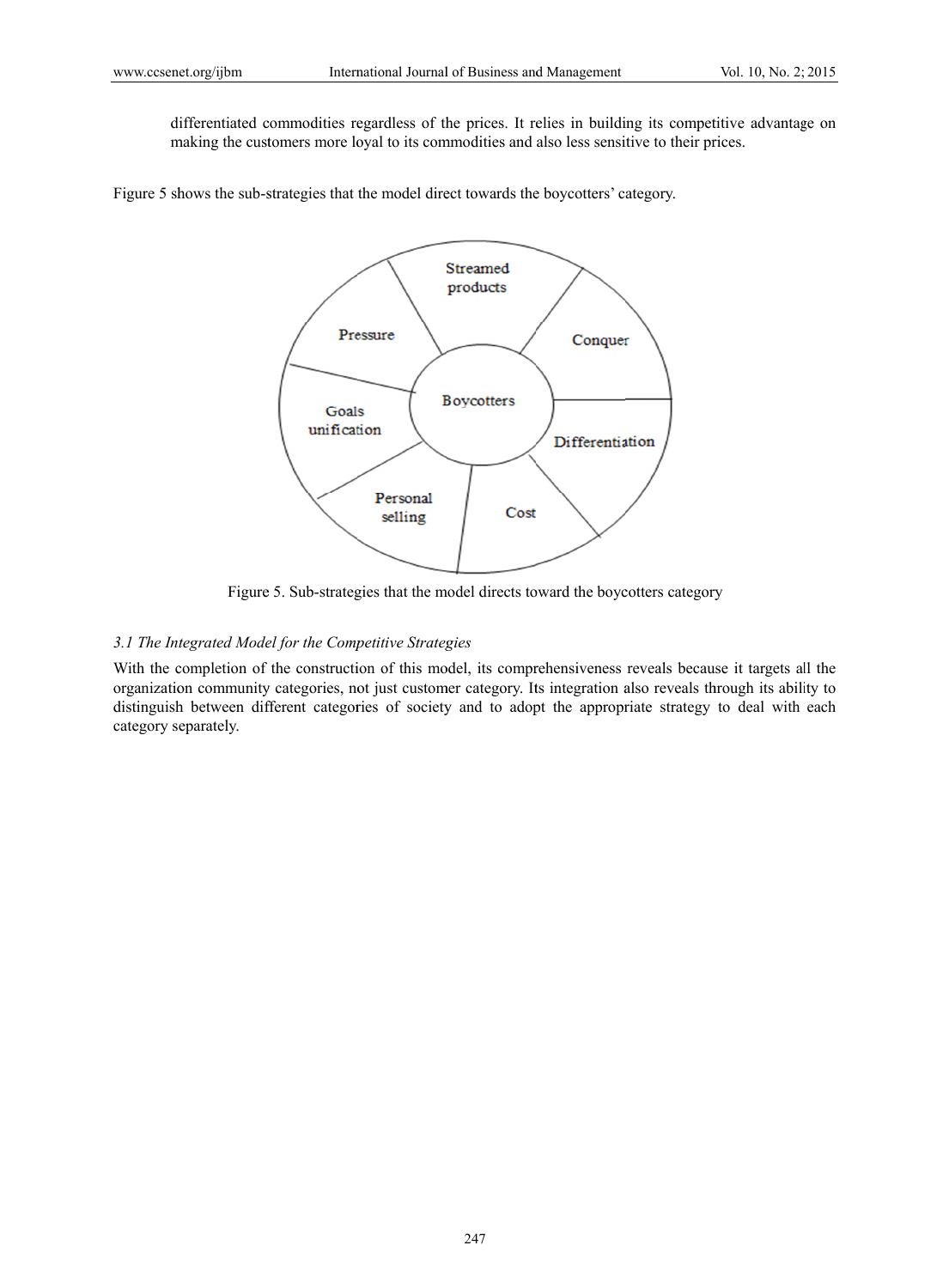

Figure 6. The integrated model for the competitive strategies

Source: prepared by the researcher.

#### 4. Conclusions

The study suggests a new model of "Competitive Strategies" that didn't exist before. This model will help interested organizations in building a competitive strategies for comprehensiveness and substantiality.

#### 5. Recommendations

- $\mathbf{i}$ . Work on the practical test of the proposed of competitive strategies in this study.
- ii. Continue operation in scientific research in order to link to several innovation models contribute in the providing innovation competitive strategies that help modern companies in enhancing their competitive models.

#### **References**

- Assaf, A. M. (2013). TQM Philosophy As the Islamic Management Model. Excellence and entrepreneurship in business o organizations supremacy workshop conference. The World Islamic Sciences & Education University, Jordan.
- Azadi, S., & Rahimzadeh, E. (2012). Developing Marketing Strategy For Electronic Business By Using McCarthy's Four Marketing Mix Model And Porter's Five Competitive Forces. Emerging Markets Journal,  $2,47 - 58.$
- Baroto, M. B., Abdullah, M. M., & Wan, H. L. (2012). Hybrid Strategy: A new Strategy for Competitive Advantage. **International** Journal  $\sigma f$ **Business** and Management,  $7(20)$ ,  $120 - 133$ . http://dx.doi.org/10.5539/ijbm.v7n20p120
- Duncan, W. J. (1989). Great ideas in management: Lessons from the founders and foundations of managerial